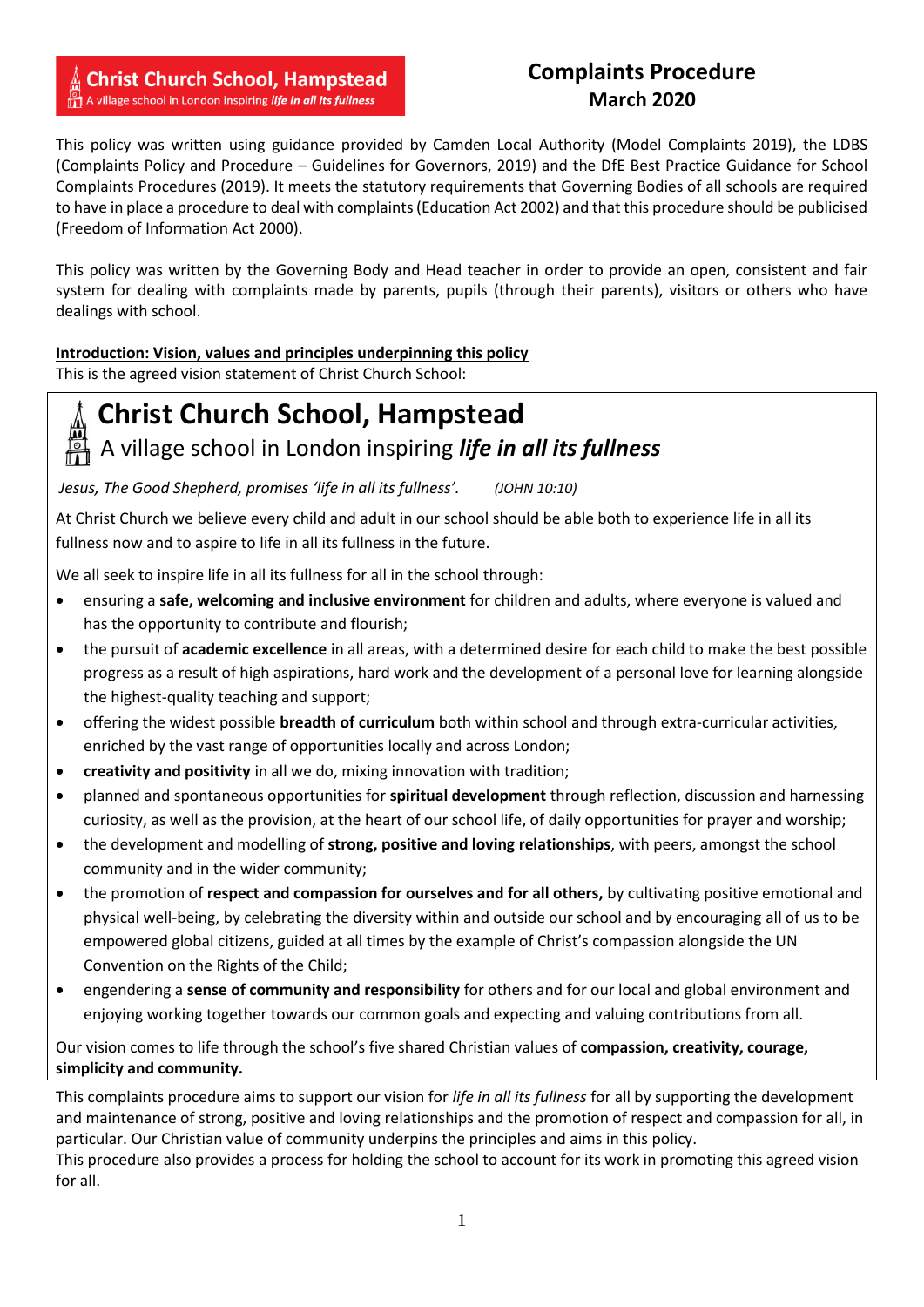As a Church of England School, Christian values are at the heart of all we do. We value our relationship with parents and all members of the school and local community. If you have a concern, we want to know about it so that it can be dealt with immediately. Most issues can be dealt with easily and quickly, but to ensure all concerns are handled effectively the Governing Body has adopted this complaints policy and procedure.

This Complaints Procedure is devised with the intention that it will:

- usually be possible to resolve problems by informal means;
- be simple to use and understand;
- treat complaints confidentially;
- allow problems to be handled swiftly;
- inform future practice so that a problem is unlikely to recur;
- ensure that the school's attitude to a pupil will never be affected by a parental complaint;
- discourage anonymous complaints;
- actively encourage strong home-school links;
- ensure that any person complained against has equal rights with the person making the complaint;
- reaffirm the partnership between parents, staff and governors as we work together for the good of the pupils in the school;
- be regularly reviewed.

A school is a busy place where there are many interactions between pupils, parents, carers, staff and visitors as part of the everyday life of the school. We have an ethos of respecting the rights of all members of the school community and as part of our curriculum teaching we work to instil this in the children. From time to time something may go wrong, or there may be things that we can do better. Where any concerns are raised we aim to resolve these as quickly and as efficiently as possible.

We know that a willingness to listen to criticism and challenge and to respond positively to these is the sign of an effective and improving organisation. We understand that all members of the school community are entitled to their points of view. Where complaints are upheld we are committed to taking any action to rectify the situation and to prevent any reoccurrence. We recognise that constructive feedback will help our school to improve.

We are committed to investigating and resolving complaints with due urgency and thoroughness, with a consistency of approach and with regard to equal opportunities at all times. We recognise that some people find it difficult to articulate their feelings and concerns and would take steps to allow them to do this. We would always seek to ensure that all parties hold a shared understanding of the nature of the complaint. We recognise that unresolved complaints can result in an unhealthy atmosphere and possible conflict and seek to avoid this at all times.

At Christ Church School, we are committed to resolving concerns in as informal a manner as possible, however we recognise that, in appropriate circumstances, there is a place for the more formal procedures set out in this policy.

#### **Guidance notes**

#### **Please read these guidance notes before raising a complaint**

#### **Who can make a complaint?**

This complaints procedure is not limited to parents or carers of children that are registered at the school. Any person, including members of the public, may make a complaint to Christ Church School about any provision of facilities or services that we provide. Unless complaints are dealt with under separate statutory procedures (such as appeals relating to exclusions or admissions), we will use this complaints procedure.

#### **The difference between a concern and a complaint**

**A** concern may be defined as '*an expression of worry or doubt over an issue considered to be important for which reassurances are sought'*.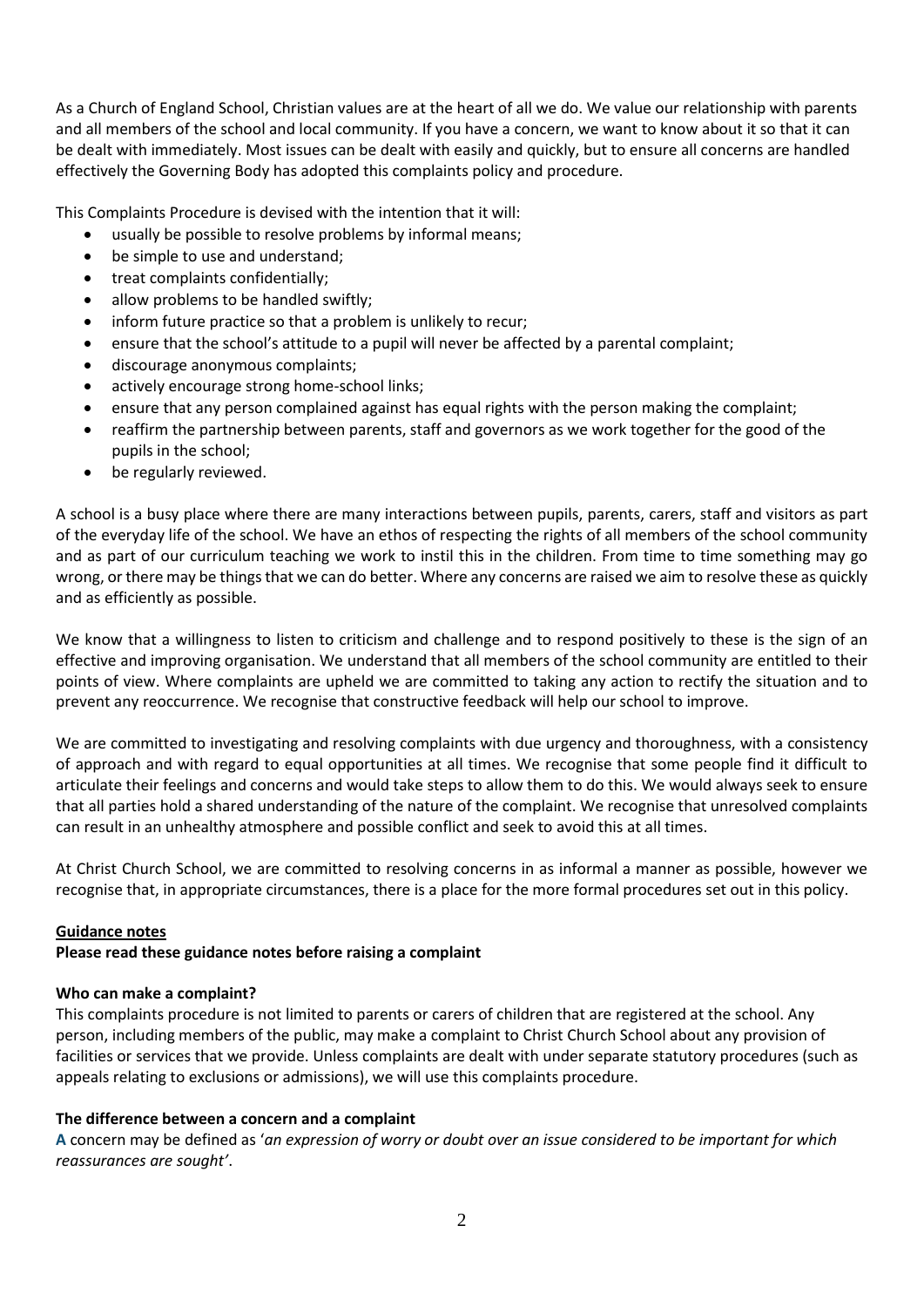A complaint may be defined as '*an expression of dissatisfaction however made, about actions taken or a lack of action*'.

It is in everyone's interest that concerns and complaints are resolved at the earliest possible stage. Many issues can be resolved informally, without the need to use the formal stages of the complaints procedure.

#### **How to raise a concern or make a complaint**

A concern or complaint can be made in person, in writing or by telephone. It may also be made by a third party acting on behalf on a complainant, as long as they have appropriate consent to do so.

Concerns should be raised in the first instance with either the class teacher or the Headteacher. Should the concern be of sufficient seriousness or be unlikely to be resolved informally, the Headteacher may respond under Stage 1 of this procedure. We resolve most concerns informally but if the issue remains unresolved, the next step is to make a formal complaint.

**Complaints against school staff** (except the Headteacher) should be made in the first instance, to the Headteacher via the school office*.* Please mark them as Private and Confidential.

**Complaints that involve or are about the Headteacher** should be addressed to the Chair of Governors via the school office. Please mark them as Private and Confidential.

**Complaints about the Chair of Governors, any individual governor or the whole governing body** should be addressed to the Clerk to the Governing Body via the school office. Please mark them as Private and Confidential.

Complainants should not approach individual governors to raise concerns or complaints. They have no power to act on an individual basis and it may also prevent them from considering complaints at Stage 2 of the procedure.

For ease of use, a template complaint form is included at the end of this procedure. If you require help in completing the form, please contact the school office. You can also ask third party organisations like Citizens Advice to help you.

In accordance with equality law, we will consider making reasonable adjustments if required, to enable complainants to access and complete this complaints procedure. For instance, providing information in alternative formats, assisting complainants in raising a formal complaint or holding meetings in accessible locations.

#### **Anonymous complaints**

We will not normally investigate anonymous complaints. However, the Headteacher or Chair of Governors, if appropriate, will determine whether the complaint warrants an investigation.

#### **Timescales**

You must raise the complaint within three months of the incident or, where a series of associated incidents have occurred, within three months of the last of these incidents. We will consider complaints made outside of this time frame if exceptional circumstances apply.

#### **Complaints received outside term time**

We will consider complaints made outside of term time to have been received on the first school day after the holiday period.

#### **Scope of this complaints procedure**

This procedure covers all complaints about any provision of community facilities or services by Christ Church School other than complaints that are dealt with under other statutory procedures, including those listed below.

| <b>Exceptions</b>                                            | Who to contact                                                                                                                                 |
|--------------------------------------------------------------|------------------------------------------------------------------------------------------------------------------------------------------------|
| Admissions to schools                                        | Admissions to schools are covered by the Admissions Appeals Code.                                                                              |
| Statutory assessments of Special<br><b>Educational Needs</b> | Concerns about statutory assessments of Special Educational Needs<br>with the London Borough of Camden or your home borough as<br>appropriate. |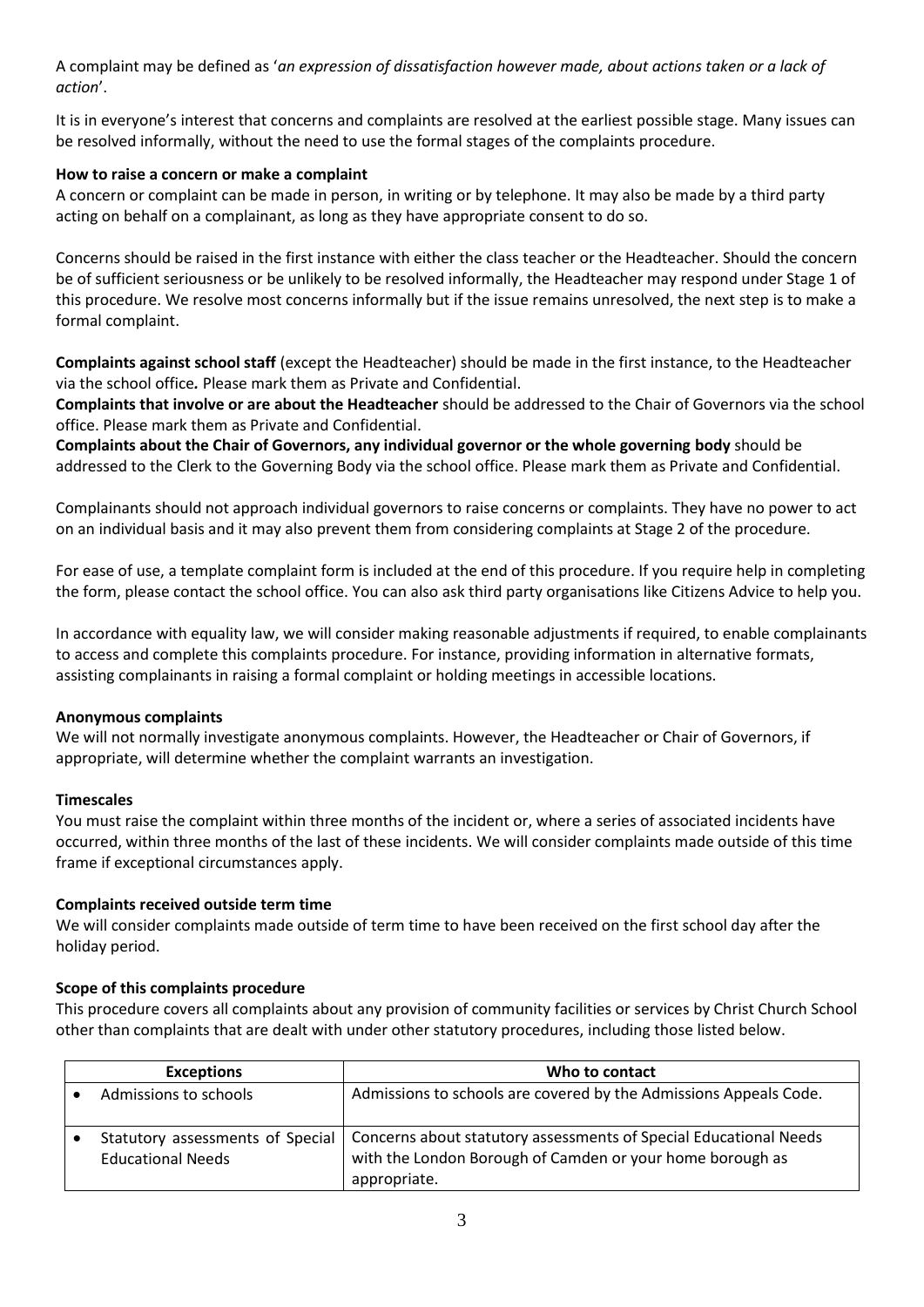|           | School re-organisation proposals    | Concerns about school re-organisation proposals should be raised with   |
|-----------|-------------------------------------|-------------------------------------------------------------------------|
|           |                                     | the London Borough of Camden.                                           |
| $\bullet$ | Matters likely to require a Child   | Complaints about child protection matters are handled under our child   |
|           | Protection Investigation            | protection and safeguarding policy and in accordance with relevant      |
|           |                                     | statutory guidance.                                                     |
|           |                                     | If you have serious concerns, you may wish to contact the local         |
|           |                                     | authority designated officer (LADO) who has local responsibility for    |
|           |                                     | safeguarding or the Multi-Agency Safeguarding Hub (MASH). Camden        |
|           |                                     | Duty LADO can be contacted by calling 020 7974 3317 or                  |
|           |                                     | LBCMASHadmin@camden.gov.uk                                              |
|           | Exclusion of children from          | Further information about raising concerns about exclusion can be       |
|           | school*                             | found at: www.gov.uk/school-discipline-exclusions/exclusions.           |
|           |                                     | *complaints about the application of the behaviour policy can be made   |
|           |                                     | through the school's complaints procedure.                              |
|           | Whistleblowing                      | We have an internal whistleblowing procedure for all our employees,     |
|           |                                     | including temporary staff and contractors.                              |
|           |                                     | The Secretary of State for Education is the prescribed person for       |
|           |                                     | matters relating to education for whistleblowers in education who do    |
|           |                                     | not want to raise matters direct with their employer. Referrals can be  |
|           |                                     | made at: www.education.gov.uk/contactus.                                |
|           |                                     |                                                                         |
|           |                                     | Volunteer staff who have concerns about our school should complain      |
|           |                                     | through the school's complaints procedure.                              |
|           | Staff grievances                    | Complaints from staff will be dealt with under the school's internal    |
|           |                                     | grievance procedures.                                                   |
|           | Staff conduct                       | Complaints about staff will be dealt with under the school's internal   |
|           |                                     | disciplinary procedures, if appropriate.                                |
|           |                                     | Complainants will not be informed of any disciplinary action taken      |
|           |                                     | against a staff member as a result of a complaint. However, the         |
|           |                                     | complainant will be notified that the matter is being addressed.        |
|           | Complaints about services           | Providers should have their own complaints procedure to deal with       |
|           | provided by other providers         | complaints about service. Please contact them directly. This does not   |
|           | using school premises or facilities | apply to extra-curricular provision arranged and offered by the school, |
|           |                                     | but delivered by an external provider.                                  |
|           | National Curriculum - content       | Please contact the Department for Education at:                         |
|           |                                     | www.education.gov.uk/contactus                                          |
|           | Complaints about SEN provision      | Please see the separate information in our SEND Policy and Information  |
|           |                                     | report.                                                                 |
|           |                                     |                                                                         |

#### **Legal considerations**

If other bodies are investigating aspects of the complaint, for example the police, local authority (LA) safeguarding teams or Tribunals, this may impact on our ability to adhere to the timescales within this procedure or result in the procedure being suspended until those public bodies have completed their investigations.

If a complainant commences legal action against Christ Church School in relation to their complaint, we will consider whether to suspend the complaints procedure in relation to their complaint until those legal proceedings have concluded.

#### **Resolving complaints**

At each stage in the procedure, Christ Church School wants to resolve the complaint. If appropriate, we will acknowledge that the complaint is upheld in whole or in part. In addition, we may offer one or more of the following:

an explanation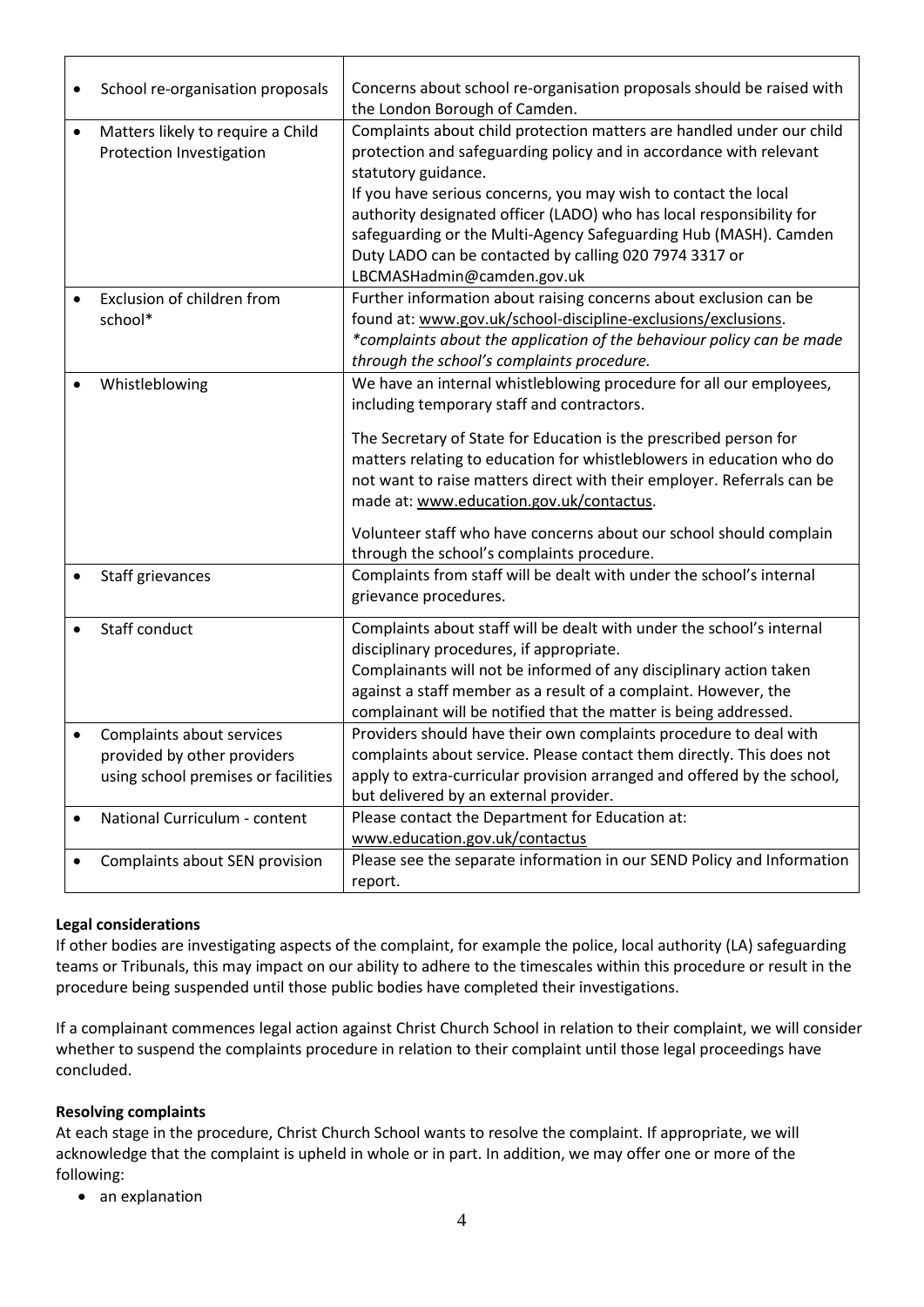- an admission that the situation could have been handled differently or better
- an assurance that we will try to ensure the event complained of will not recur
- an explanation of the steps that have been or will be taken to help ensure that it will not happen again and an indication of the timescales within which any changes will be made
- an undertaking to review school policies in light of the complaint
- an apology
- access to mediation.

#### **Withdrawal of a complaint**

If a complainant wishes to withdraw their complaint, we will ask them to confirm this in writing.

#### **Stages in the complaints procedure**

#### **Informal**

Most concerns about the school can be resolved by class teachers or other appropriate members of staff, in an informal manner. Staff at Christ Church should always respond courteously to concerns, give ample time to listen to them, take these concerns seriously and act quickly. There is no need at this stage for any written record to be made, by the complainant or member of staff, though it is good practice for staff to make a note of any communication with parents.

Examples of opportunities at Christ Church School for concerns to be raised in this way include conversations between staff and parents in the playground before or after school, meetings set up by staff or parents to discuss concerns in more depth and parents evenings. The Head teacher is also available to meet with parents or others in the wider community, either informally before or after school or by making an appointment. Staff should always be willing to make an appointment to meet with anyone with a concern to give more time to discussion. It may be helpful to identify at this point what sort of outcome the complainant is looking for in order to tackle minor concerns quickly and effectively.

However, staff should be mindful of where and when they meet and keep in mind their own safety and security at all times.

It may be possible to give a response immediately, but were any investigation or information is required, a response to any concerns will always be given within at least 10 school working days of the initial concern being raised. The response can be oral or in writing, as deemed appropriate to the situation. As part of the response, the complainant may be advised of the next stage of the procedure in case they are not satisfied with the outcome.

If it becomes clear that the complainant is not happy with the response to the concern they have raised or if the member of staff would like the protection of the formal complaints procedure, they should advise the complainant that they should put their complaint in writing and make the complainant aware of this policy. Impartial help (or advice about where to seek help) will be given to record the complaint in writing, where appropriate.

If a complainant wishes to put their complaint in writing and move to the formal stages of the complaints procedure they must do so within ten school working days of receiving any response from the informal stage of the complaints procedure. It is not appropriate for a complaint to be pursued after a long lapse of time**.**

#### **Formal Stage 1**

Formal complaints must be made to the Headteacher (unless they are about the Headteacher), via the school office. This may be done in person or in writing (preferably on the Complaint Form). If the complaint is about the Headteacher you should contact the Chair of Governors via the school office.

The Headteacher will record the date the complaint is received and will acknowledge receipt of the complaint in writing (either by letter or email) within 3 school days. Within this response, the Headteacher will seek to clarify the nature of the complaint, ask what remains unresolved and what outcome the complainant would like to see. The Headteacher can consider whether a face to face meeting is the most appropriate way of doing this.

*Note: The Headteacher may delegate the investigation to another member of the school's senior leadership team but may not delegate the decision to be taken.*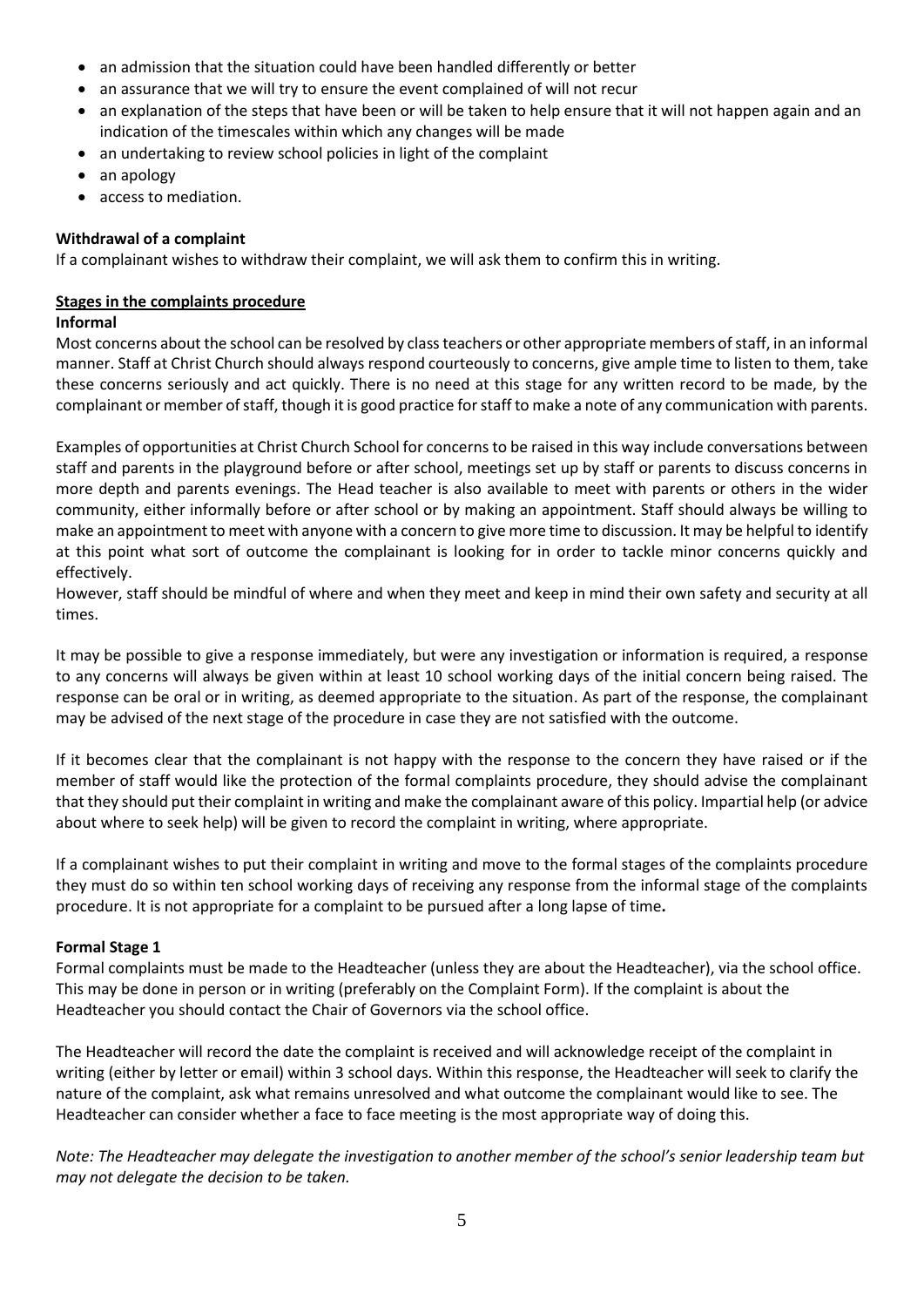During the investigation, the Headteacher (or investigator) will:

- if necessary, interview those involved in the matter and/or those complained of, allowing them to be accompanied if they wish
- keep a written record of any meetings/interviews in relation to their investigation.

At the conclusion of their investigation, the Headteacher will provide a formal written response within twenty school days of the date of receipt of the complaint. If the Headteacher is unable to meet this deadline, they will provide the complainant with an update and revised response date.

The response will detail any actions taken to investigate the complaint and provide a full explanation of the decision made and the reason(s) for it. Where appropriate, it will include details of actions Christ Church School will take to resolve the complaint. The Headteacher will advise the complainant of how to escalate their complaint should they remain dissatisfied with the outcome of Stage 1.

The aim of our complaints procedure is to reach a resolution for all parties. If, at the conclusion of Stage 1, the complainant remains unsatisfied and wishes to progress to Stage 2, the Chair will consider whether it would be appropriate for the actions in Stage 1 to be repeated by a suitably skilled governor (including the Chair of Governors) prior to the commencement of Stage 2.

Where such a decision is taken, it will ensure either that the complaint can be resolved prior to a Stage 2 hearing or that the Stage 2 hearing has a wider evidence base, with any concerns regarding the school fully reviewed in advance.

If the complaint is about the Headteacher, or a member of the governing body (including the Chair or Vice-Chair), a suitably-skilled governor will be appointed to complete all the actions at Stage 1.

Complaints about the Headteacher or member of the governing body must be made to the Clerk, via the school office.

If the complaint is:

- jointly about the Chair and Vice Chair or
- the entire governing body or
- the majority of the governing body

Stage 1 will be considered by an independent investigator appointed by the governing body and at the conclusion of their investigation, the independent investigator will provide a formal written response.

#### **Formal Stage 2**

If the complainant is dissatisfied with the outcome at Stage 1 and wishes to take the matter further, they can escalate the complaint to Stage 2 – a meeting with members of the governing body's complaints committee, which will be formed of the first three, impartial, governors available. The committee will listen to the complainant, to the headteacher and, if appropriate, any others involved and come to a decision. This is the final stage of the complaints procedure.

A request to escalate to Stage 2 must be made to the Clerk, via the school office, within ten school days of receipt of the Stage 1 response. Requests received outside this time frame will only be considered if exceptional circumstances apply. The Clerk will record the date the complaint is received and acknowledge receipt of the complaint in writing (either by letter or email) within five school days.

The Clerk will write to the complainant to inform them of the date of the meeting. They will aim to convene a meeting within twenty school days of receipt of the Stage 2 request. If this is not possible, the Clerk will provide an anticipated date and keep the complainant informed.

If the complainant rejects the offer of three proposed dates, without good reason, the Committee will decide when to hold the meeting. It will then proceed in the complainant's absence on the basis of written submissions from both parties.

The complaints committee will consist of at least three governors with no prior involvement or knowledge of the complaint. Prior to the meeting, they will decide amongst themselves who will act as the Chair of the Complaints Committee. If there are fewer than three governors from Christ Church School available, the Clerk will source any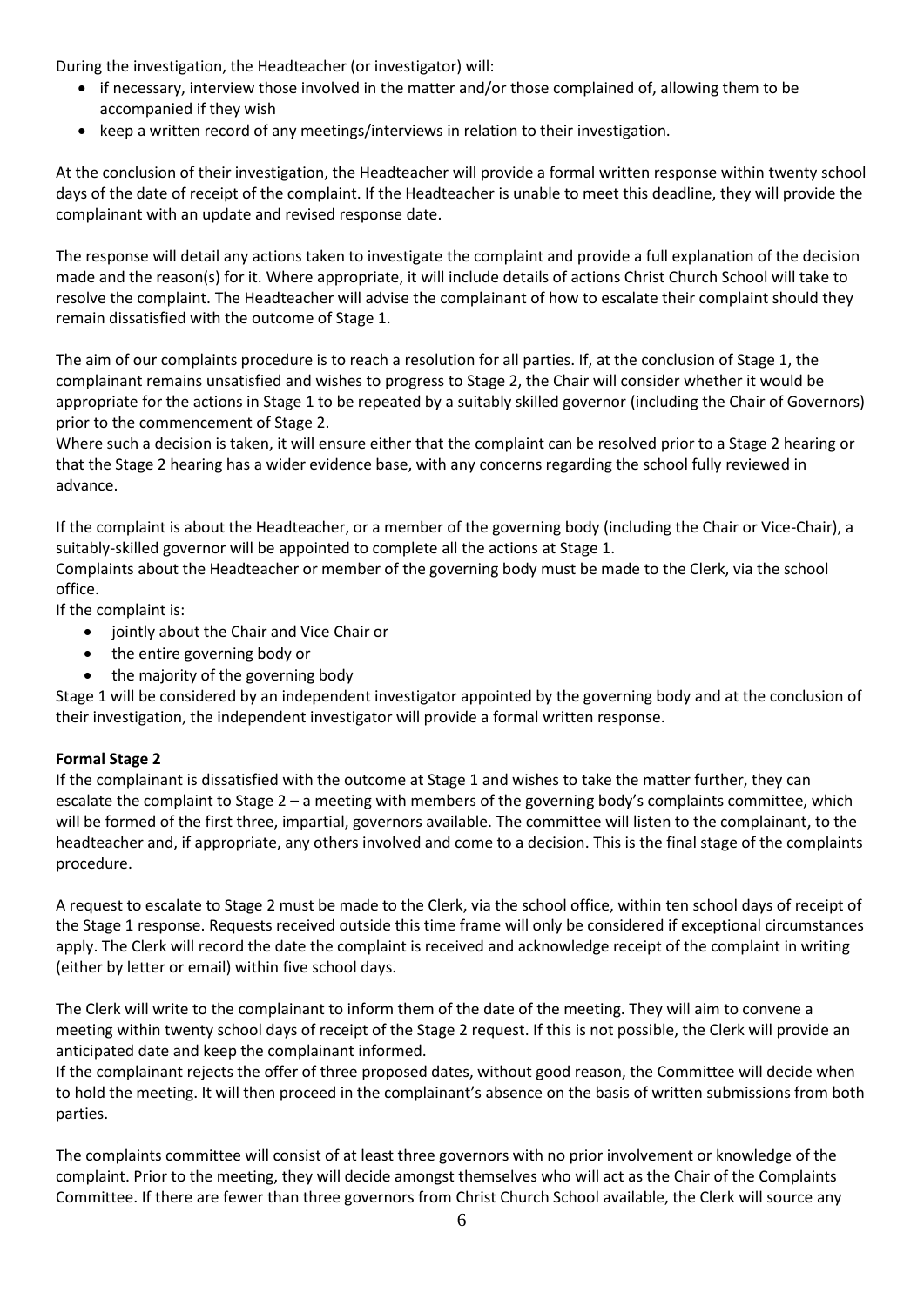additional, independent governors through another local school or through their LA's Governor Services team, in order to make up the committee. Alternatively, an entirely independent committee may be convened to hear the complaint at Stage 2. The committee will decide whether to deal with the complaint by inviting parties to a meeting or through written representations, but in making their decision they will be sensitive to the complainant's needs.

If the complainant is invited to attend the meeting, they may bring someone along to provide support. This can be a relative or friend. Generally, we do not encourage either party to bring legal representatives to the committee meeting. However, there may be occasions when legal representation is appropriate. For instance, if a school employee is called as a witness in a complaint meeting, they may wish to be supported by union and/or legal representation. Representatives from the media are not permitted to attend.

At least eight school days before the meeting, the Clerk will:

- confirm and notify the complainant of the date, time and venue of the meeting, ensuring that, if the complainant is invited, the dates are convenient to all parties and that the venue and proceedings are accessible
- request copies of any further written material to be submitted to the committee at least five school days before the meeting.

Any written material will be circulated to all parties at least five school days before the date of the meeting. The committee will not normally accept, as evidence, recordings of conversations that were obtained covertly and without the informed consent of all parties being recorded.

The committee will also not review any new complaints at this stage or consider evidence unrelated to the initial complaint to be included. New complaints must be dealt with from Stage 1 of the procedure.

The meeting will be held in private. Electronic recordings of meetings or conversations are not normally permitted unless a complainant's own disability or special needs require it. In this case, the school will make appropriate arrangements and prior knowledge and consent of all parties attending must be sought before meetings or conversations take place. Consent will be recorded in any minutes taken.

The committee will consider the complaint and all the evidence presented. The committee can:

- uphold the complaint in whole or in part
- dismiss the complaint in whole or in part.

If the complaint is upheld in whole or in part, the committee will:

- decide on the appropriate action to be taken to resolve the complaint
- where appropriate, recommend changes to the school's systems or procedures to prevent similar issues in the future.

The Chair of the Committee will provide the complainant and Christ Church School with a full explanation of their decision and the reason(s) for it, in writing, within fifteen school days. The letter to the complainant will include details of how to contact the Department for Education if they are dissatisfied with the way their complaint has been handled by Christ Church School.

If the complaint is:

- jointly about the Chair and Vice Chair or
- the entire governing body or
- the majority of the governing body

Stage 2 will be heard by a committee of independent, co-opted governors.

The response will detail any actions taken to investigate the complaint and provide a full explanation of the decision made and the reason(s) for it. Where appropriate, it will include details of actions <School Name> will take to resolve the complaint. The response will also advise the complainant of how to escalate their complaint should they remain dissatisfied.

#### **Social Media**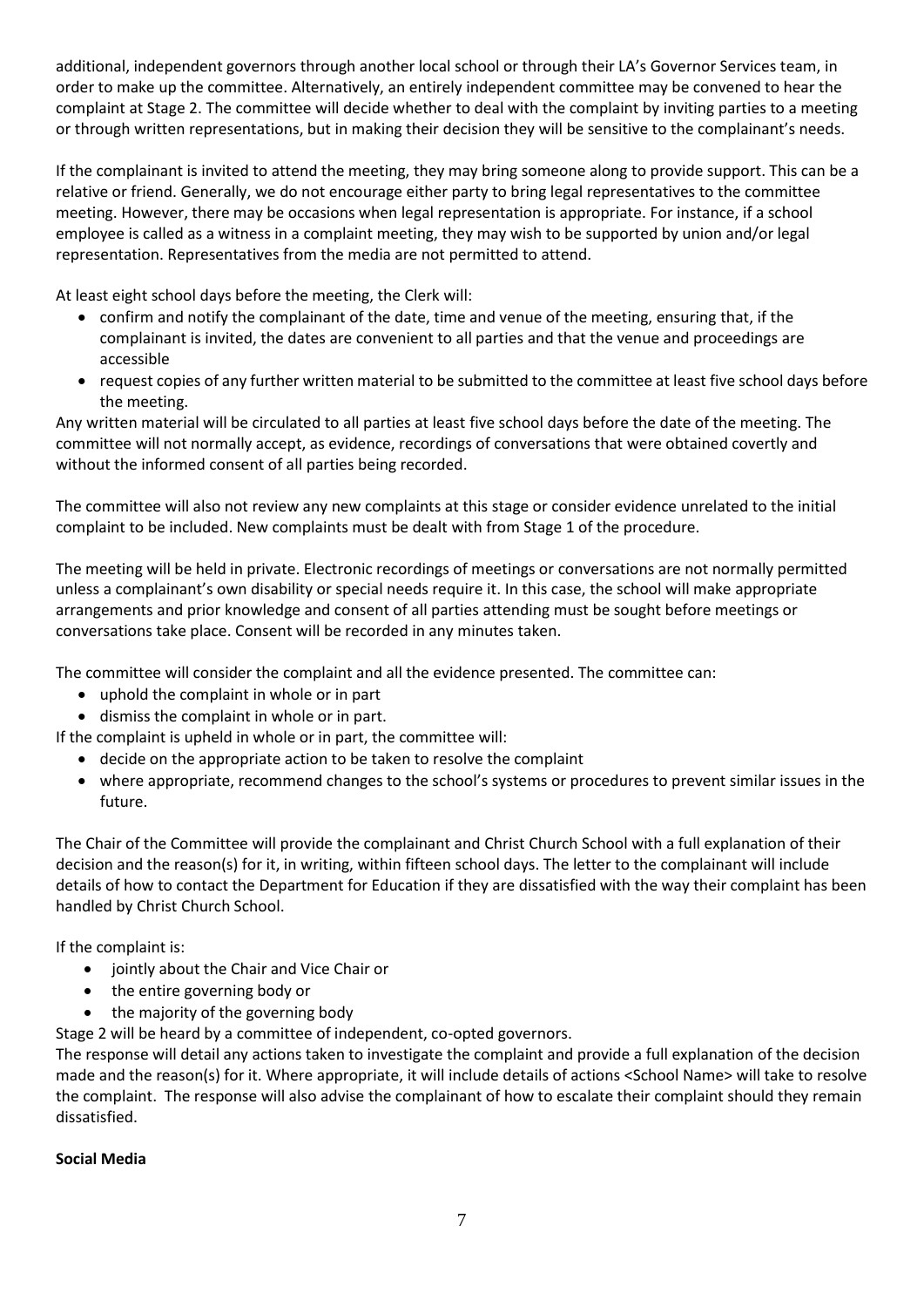In order for complaints to be resolved as quickly and as fairly as possible, Christ Church School requests that complainants do not discuss complaints publicly via social media. Complaints will be dealt with confidentially for those involved, and we expect complainants to observe confidentiality also.

#### **Staff conduct complaints**

Complaints about staff conduct will not generally be handled under this complaints procedure. If it is determined that staff disciplinary or capability procedures are necessary in order to resolve the issue, the details of this actions will remain confidential to the head teacher. The complainant is entitled to be informed that action is being taken but they are not entitled to participate in the proceedings or receive any detail about them or their outcome.

#### **Serial and unreasonable complaints**

We hope that these procedures will enable complaints and concerns to be resolved amicably. Very occasionally schools experience unreasonable and unacceptable behaviour in relation to complaints or repetition of issues after the complaints procedure has run its course. Christ Church School has adopted the DfE model policy for these circumstances which is attached to this procedure.

#### **Next steps**

If the complainant believes the school did not handle their complaint in accordance with the published complaints procedure or they acted unlawfully or unreasonably in the exercise of their duties under education law, they can contact the Department for Education after they have completed Stage 2.

The Department for Education will not normally reinvestigate the substance of complaints or overturn any decisions made by the school. They will consider whether the school has adhered to education legislation and any statutory policies connected with the complaint.

The complainant can refer their complaint to the Department for Education online at:

[www.education.gov.uk/contactus,](http://www.education.gov.uk/contactus) by telephone on: 0370 000 2288 or by writing to:

Department for Education Piccadilly Gate Store Street Manchester M1 2WD.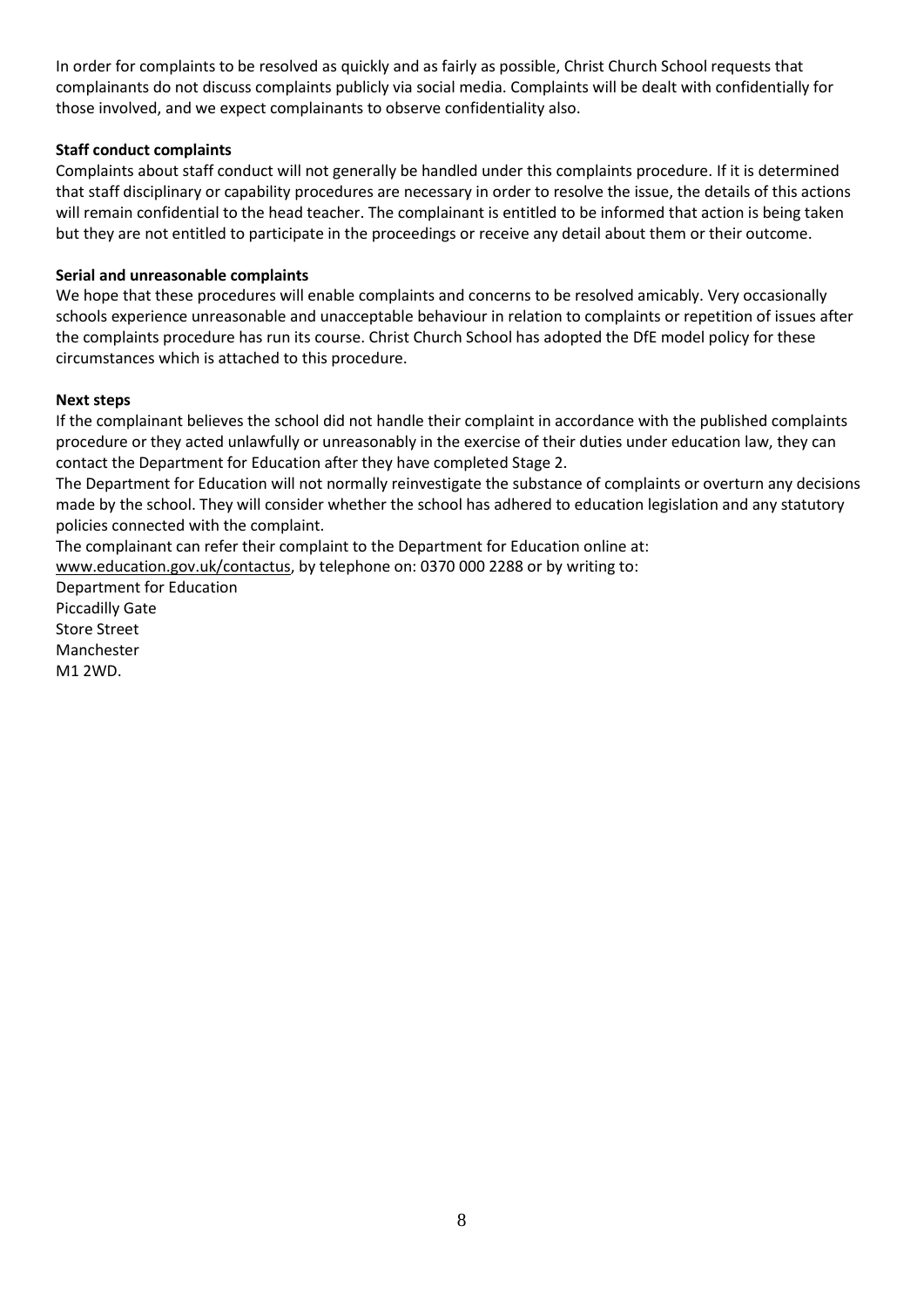#### **Appendix 1: Complaint form – Christ Church School, Hampstead**

Please complete and return to the school office Please refer to our published Complaints Procedure for further guidance and information

**Your name:**

**Pupil's name (if relevant):**

**Your relationship to the pupil (if relevant):**

**Address:** 

**Postcode:**

**Day time telephone number:**

**Evening telephone number:**

**Please give details of your complaint, including whether you have spoken to anybody at the school about it.**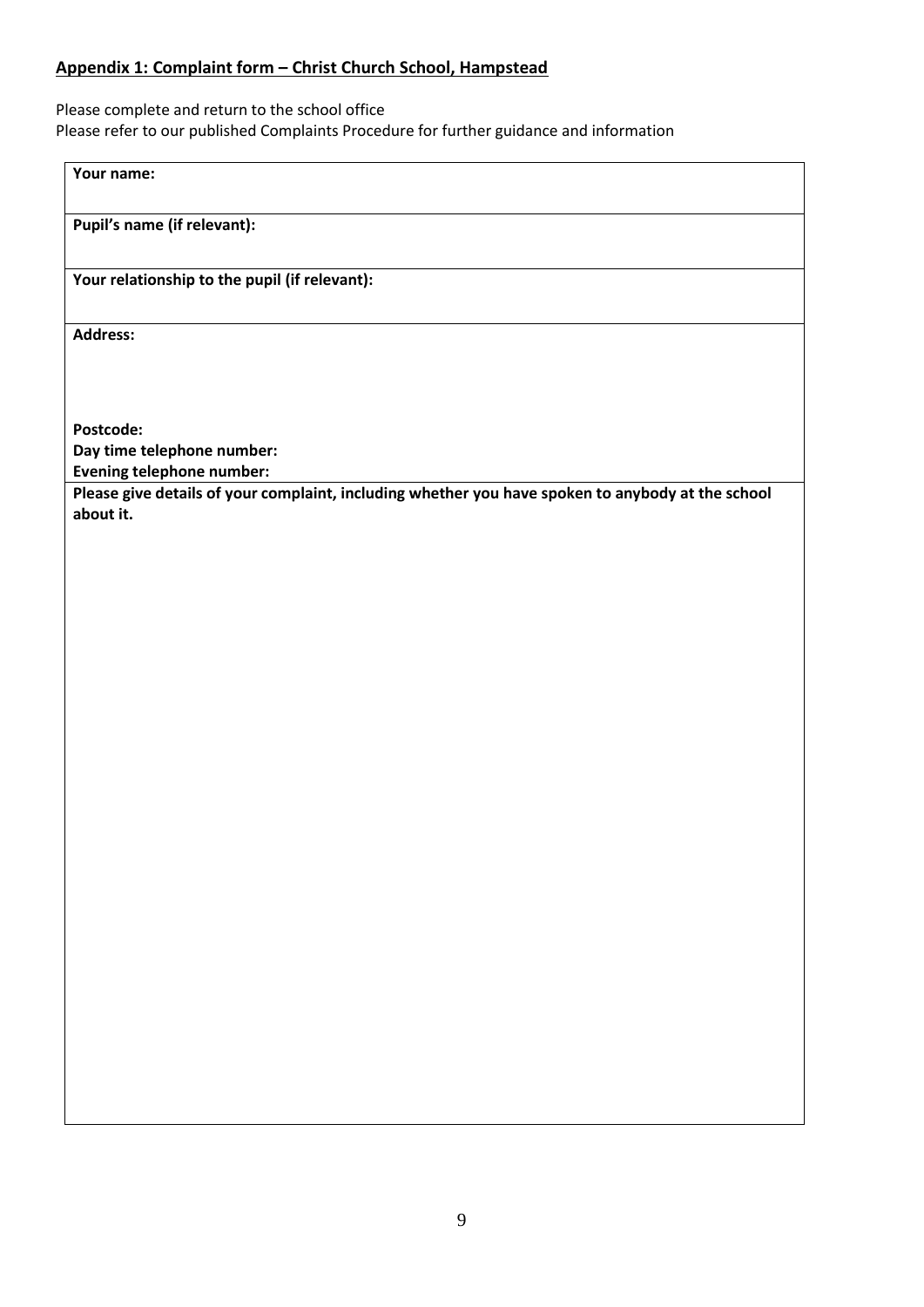| What actions do you feel might resolve the problem at this stage? |  |  |  |
|-------------------------------------------------------------------|--|--|--|
|                                                                   |  |  |  |
|                                                                   |  |  |  |
|                                                                   |  |  |  |
|                                                                   |  |  |  |
|                                                                   |  |  |  |
|                                                                   |  |  |  |
|                                                                   |  |  |  |
|                                                                   |  |  |  |
|                                                                   |  |  |  |
|                                                                   |  |  |  |
|                                                                   |  |  |  |
|                                                                   |  |  |  |
|                                                                   |  |  |  |
|                                                                   |  |  |  |
| Are you attaching any paperwork? If so, please give details.      |  |  |  |
|                                                                   |  |  |  |
|                                                                   |  |  |  |
|                                                                   |  |  |  |
|                                                                   |  |  |  |
|                                                                   |  |  |  |
|                                                                   |  |  |  |
|                                                                   |  |  |  |
|                                                                   |  |  |  |
|                                                                   |  |  |  |
|                                                                   |  |  |  |
|                                                                   |  |  |  |
|                                                                   |  |  |  |
| Signature:                                                        |  |  |  |
|                                                                   |  |  |  |
| Date:                                                             |  |  |  |
| School use                                                        |  |  |  |
|                                                                   |  |  |  |
| Date acknowledgement sent:                                        |  |  |  |
| By who:                                                           |  |  |  |
|                                                                   |  |  |  |
|                                                                   |  |  |  |
| <b>Complaint referred to:</b>                                     |  |  |  |
|                                                                   |  |  |  |
|                                                                   |  |  |  |
| Date:                                                             |  |  |  |
|                                                                   |  |  |  |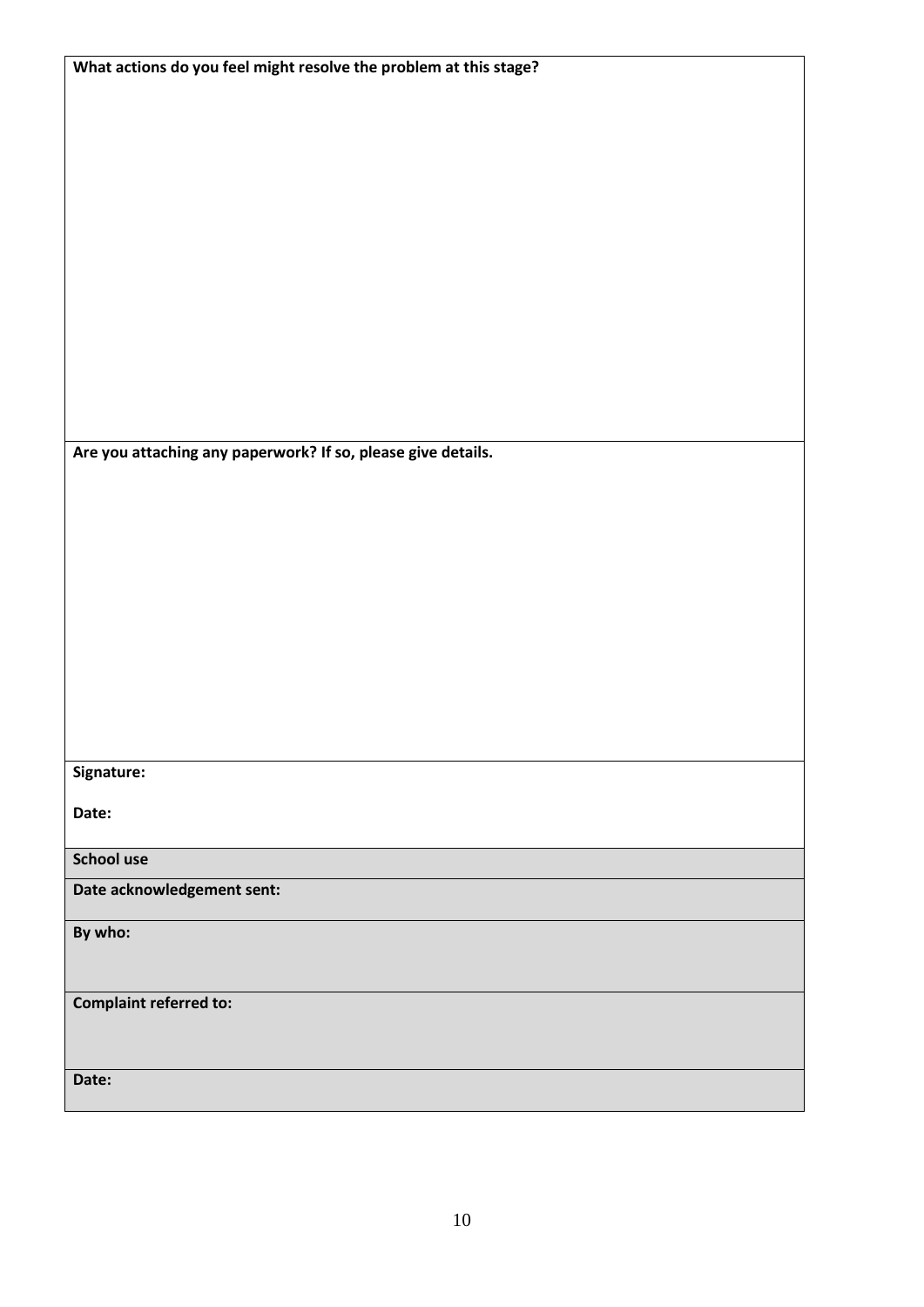#### **Appendix 2: Policy for managing serial and unreasonable complaints**

Christ Church School is committed to dealing with all complaints fairly and impartially, and to providing a high quality service to those who complain. We will not normally limit the contact complainants have with our school. However, we do not expect our staff to tolerate unacceptable behaviour and will take action to protect staff from that behaviour, including that which is abusive, offensive or threatening.

Christ Church School defines unreasonable behaviour as that which hinders our consideration of complaints because of the frequency or nature of the complainant's contact with the school, such as, if the complainant:

- refuses to articulate their complaint or specify the grounds of a complaint or the outcomes sought by raising the complaint, despite offers of assistance
- refuses to co-operate with the complaints investigation process
- refuses to accept that certain issues are not within the scope of the complaints procedure
- insists on the complaint being dealt with in ways which are incompatible with the complaints procedure or with good practice
- introduces trivial or irrelevant information which they expect to be taken into account and commented on
- raises large numbers of detailed but unimportant questions, and insists they are fully answered, often immediately and to their own timescales
- makes unjustified complaints about staff who are trying to deal with the issues, and seeks to have them replaced
- changes the basis of the complaint as the investigation proceeds
- repeatedly makes the same complaint (despite previous investigations or responses concluding that the complaint is groundless or has been addressed)
- refuses to accept the findings of the investigation into that complaint where the school's complaint procedure has been fully and properly implemented and completed including referral to the Department for Education
- seeks an unrealistic outcome
- makes excessive demands on school time by frequent, lengthy and complicated contact with staff regarding the complaint in person, in writing, by email and by telephone while the complaint is being dealt with
- uses threats to intimidate
- uses abusive, offensive or discriminatory language or violence
- knowingly provides falsified information
- publishes unacceptable information on social media or other public forums.

Complainants should try to limit their communication with the school that relates to their complaint, while the complaint is being progressed. It is not helpful if repeated correspondence is sent (either by letter, phone, email or text), as it could delay the outcome being reached.

Whenever possible, the headteacher or Chair of Governors will discuss any concerns with the complainant informally before applying an '*unreasonable'* marking.

If the behaviour continues, the headteacher will write to the complainant explaining that their behaviour is unreasonable and ask them to change it. For complainants who excessively contact Christ Church School causing a significant level of disruption, we may specify methods of communication and limit the number of contacts in a communication plan. This will be reviewed after six months.

In response to any serious incident of aggression or violence, we will immediately inform the police and communicate our actions in writing. This may include barring an individual from Christ Church School.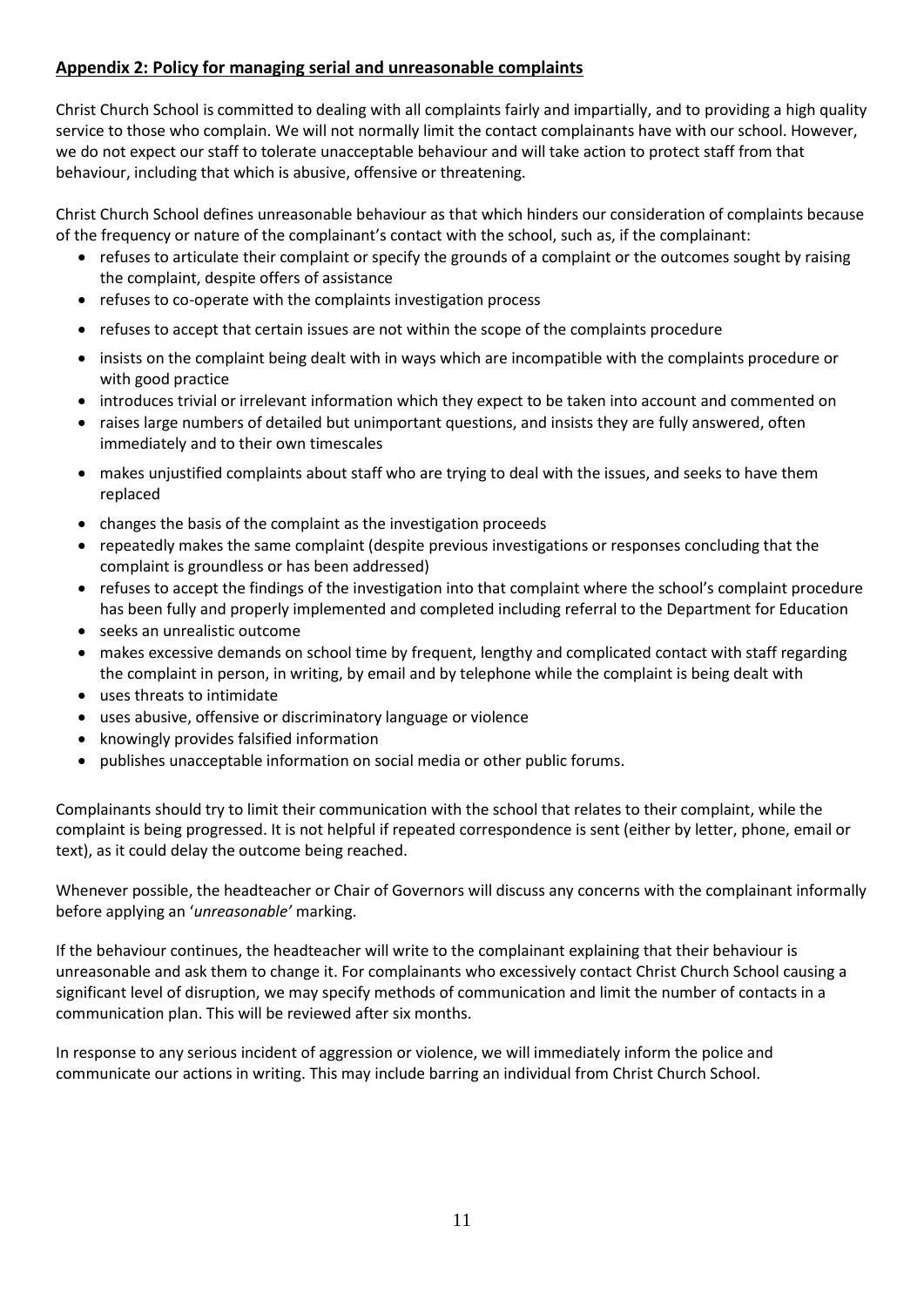#### **Appendix 3: Roles and Responsibilities**

#### **Complainant**

The complainant will receive a more effective response to the complaint if they:

- explain the complaint in full as early as possible
- co-operate with the school in seeking a solution to the complaint
- respond promptly to requests for information or meetings or in agreeing the details of the complaint
- ask for assistance as needed
- treat all those involved in the complaint with respect
- refrain from publicising the details of their complaint on social media and respect confidentiality.

#### **Investigator**

The investigator's role is to establish the facts relevant to the complaint by:

- providing a comprehensive, open, transparent and fair consideration of the complaint through:
	- $\circ$  sensitive and thorough interviewing of the complainant to establish what has happened and who has been involved
	- $\circ$  interviewing staff and children/young people and other people relevant to the complaint
	- o consideration of records and other relevant information
	- o analysing information
- liaising with the complainant and the complaints co-ordinator as appropriate to clarify what the complainant feels would put things right.

The investigator should:

- conduct interviews with an open mind and be prepared to persist in the questioning
- keep notes of interviews or arrange for an independent note taker to record minutes of the meeting
- ensure that any papers produced during the investigation are kept securely pending any appeal
- be mindful of the timescales to respond
- prepare a comprehensive report for the headteacher or complaints committee that sets out the facts, identifies solutions and recommends courses of action to resolve problems.

The headteacher or complaints committee will then determine whether to uphold or dismiss the complaint and communicate that decision to the complainant, providing the appropriate escalation details.

**Complaints Co-ordinator** (at Christ Church School this is the headteacher or Clerk to the Governors as appropriate) The complaints co-ordinator should:

- ensure that the complainant is fully updated at each stage of the procedure
- liaise with staff members, headteacher, Chair of Governors, Clerk and LAs (if appropriate) to ensure the smooth running of the complaints procedure
- be aware of issues regarding:
	- o sharing third party information
	- $\circ$  additional support. This may be needed by complainants when making a complaint including interpretation support or where the complainant is a child or young person
- keep records.

#### **Clerk to the Governing Body**

The Clerk is the contact point for the complainant and the committee and should:

- ensure that all people involved in the complaint procedure are aware of their legal rights and duties, including any under legislation relating to school complaints, education law, the Equality Act 2010, the Freedom of Information Act 2000, the Data Protection Act (DPA) 2018 and the General Data Protection Regulations (GDPR)
- set the date, time and venue of the meeting, ensuring that the dates are convenient to all parties (if they are invited to attend) and that the venue and proceedings are accessible
- collate any written material relevant to the complaint (for example; stage 1 paperwork, school and complainant submissions) and send it to the parties in advance of the meeting within an agreed timescale